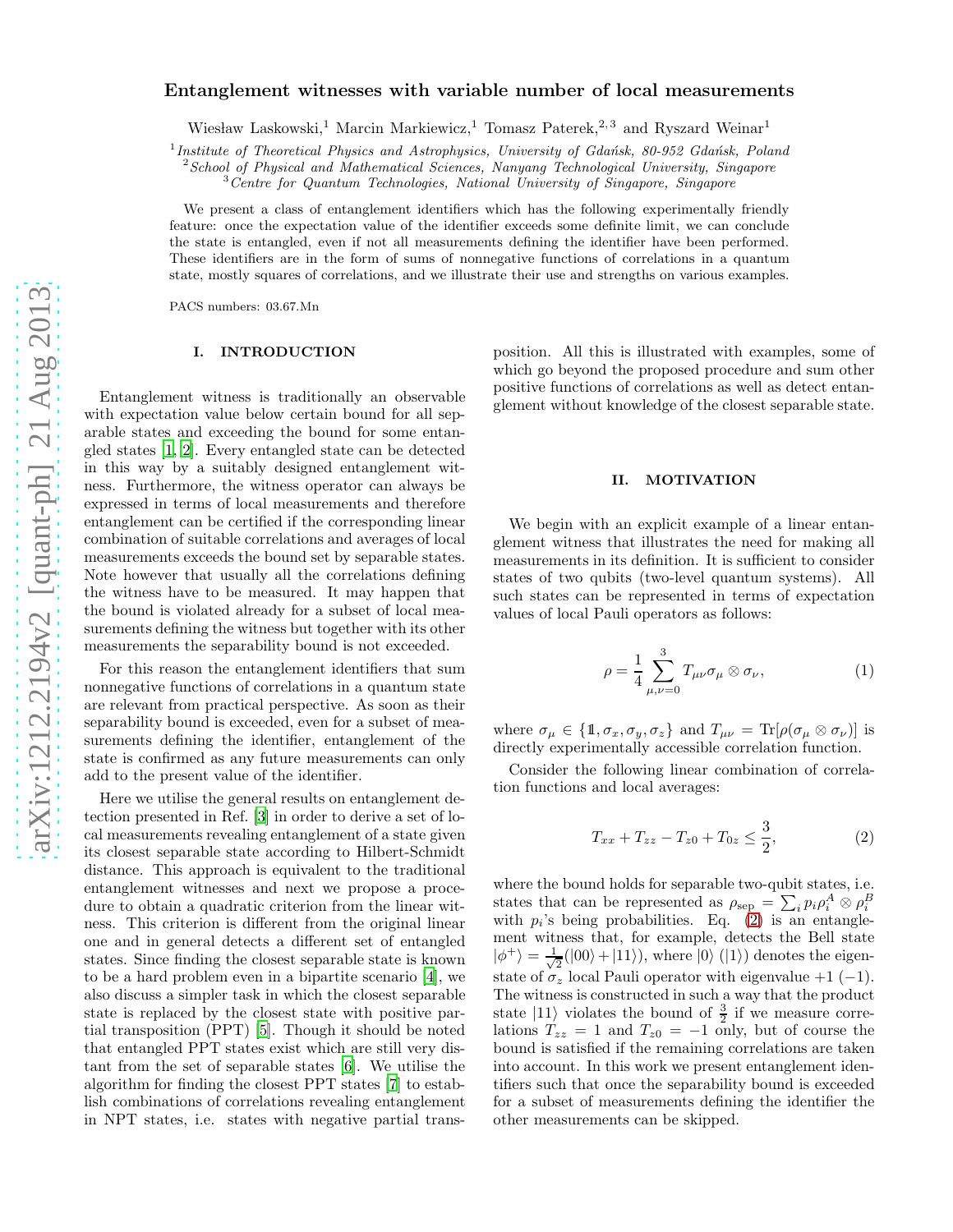# III. ENTANGLEMENT CRITERIA

For simplicity of presentation we shall demonstrate the results using states of qubits, but the techniques are applicable to any systems. Arbitrary quantum state is represented by a density operator  $\rho$  which can be regarded as an element of a Hilbert-Schmidt vector space with trace inner product. We call a standard basis in this space a basis composed of vectors  $|e_{\mu}\rangle \equiv |m\rangle\langle n|$  for individual qubits, where  $m, n = 0, 1$  and  $\mu = 2m + n$ , i.e. the rounded kets denote vectors in the Hilbert-Schmidt space of mixed states whereas the usual kets denote vectors in the Hilbert space of pure single qubit states.

The elements of the standard basis in general do not admit spectral decomposition and therefore they do not correspond to directly measurable quantities. From experimental perspective another basis plays a crucial role:  $|f_\mu\rangle \in \{1,\sigma_x,\sigma_y,\sigma_z\}$ , which is composed of Pauli operators. Note that the vectors of this basis are not normalized, instead we have  $(f_{\mu}|f_{\nu}) = \text{Tr}(\sigma_{\mu}\sigma_{\nu}) = 2\delta_{\mu\nu}$ . These correspond to physical observables and since their averages uniquely define a quantum state of a qubit we shall call this basis a tomographic basis.

Let us briefly describe the main result of Ref. [\[3](#page-5-2)] in a slightly more general context than original. If a set  $\mathcal S$  of quantum states is convex and compact then the following necessary and sufficient condition verifies whether  $\rho$ belongs to  $\mathcal{S}$ :

<span id="page-1-0"></span>
$$
\max_{\rho_s \in \mathcal{S}} (\rho |G|\rho_s) < (\rho |G|\rho) \quad \text{iff} \quad \rho \notin \mathcal{S}, \tag{3}
$$

where  $G$  is a positive semidefinite metric acting in the Hilbert-Schmidt space of mixed states. In Ref. [\[3](#page-5-2)] this condition has been proved for the convex set of separable quantum states, but the proof for any other convex set goes along the same lines.

Here we focus on a specific choice of metric  $G$  that reduces criterion [\(3\)](#page-1-0) to entanglement witnesses. This happens for G being a projector in the Hilbert-Schmidt space,  $G = |\delta\rangle(\delta|)$ , where  $\delta = \rho - \rho_0$  is the traceless operator with  $\rho_0$  being the closest state in S to  $\rho$ . It was shown that  $(\rho|\delta) > 0$ , and therefore this choice of metric transforms condition [\(3\)](#page-1-0) into:

<span id="page-1-1"></span>
$$
\max_{\rho_s \in \mathcal{S}} (\rho - \rho_0 | \rho_s) < (\rho - \rho_0 | \rho) \quad \text{iff} \quad \rho \notin \mathcal{S}. \tag{4}
$$

In this form it is more transparent that the condition is necessary and sufficient. If  $\rho$  belongs to S then the difference  $\rho - \rho_0$  vanishes and both sides of the criterion are equal to zero. If  $\rho$  does not belong to S we briefly repeat the reasoning of Ref. [\[3\]](#page-5-2) for completeness. In this case the assumption implies positivity of the length  $||\delta||^2 > 0$ , i.e.  $(\delta|\rho_0) < (\delta|\rho)$ . To derive [\(4\)](#page-1-1) we have to show that  $(\delta|\rho_s) \leq (\delta|\rho_0)$ . To this end, define the state  $\rho_{\lambda} = (1 - \lambda)\rho_0 + \lambda \rho_s$ . Since  $\rho_0$  is the closest state, we have  $||\rho - \rho_{\lambda}||^2 \ge ||\delta||^2$  with equality only for  $\lambda = 0$ . Therefore we require  $\frac{\partial}{\partial \lambda} ||\rho - \rho_{\lambda}||^2 \geq 0$  at  $\lambda = 0$ . This is equivalent to the condition  $(\delta|\rho_s) \leq (\delta|\rho_0)$ .

# A. Measurements revealing entanglement

Suppose that the closest separable state,  $\rho_0$ , to the state  $\rho$  is known. In order to find measurements which confirm entanglement we change the basis in which density operators are written from standard to tomographic. For example, any state of  $N$  qubits can be represented in the tensor product of the tomographic bases as

$$
|\rho) = \frac{1}{2^N} \sum_{\mu_1, ..., \mu_N = 0}^{3} T_{\mu_1 ... \mu_N} | f_{\mu_1} ... f_{\mu_N} \rangle, \qquad (5)
$$

where  $|f_{\mu_1} \dots f_{\mu_N}$  shortly denotes  $|f_{\mu_1}| \otimes \cdots \otimes |f_{\mu_N}$  and the components are directly experimentally accessible correlation functions and averages of local Pauli measurements  $T_{\mu_1...\mu_N} = (f_{\mu_1} \dots f_{\mu_N} | \rho) = \text{Tr}(\rho \sigma_{\mu_1} \otimes \dots \otimes \sigma_{\mu_N}).$ A set of  $4^N$  elements  $T_{\mu_1...\mu_N}$  forms the so-called extended correlation tensor  $\tilde{T}$ , which is just an alternative representation of a quantum state  $\rho$ .

Any operator can be decomposed in the tomographic basis. In particular, let us denote by  $\hat{D}$  the extended correlation tensor of the traceless operator  $\delta = \rho - \rho_0$ . In this language, the trace inner products of the entanglement criteria become scalar products between correlation tensors. For example, in criterion  $(4)$  for N qubits the products are of the form

$$
(\rho - \rho_0 | \rho) = \frac{1}{2^N} \sum_{\mu_1, ..., \mu_N = 0}^{3} D_{\mu_1 ... \mu_N} T_{\mu_1 ... \mu_N}.
$$
 (6)

Since tensor  $\ddot{D}$  is present on both sides of the entanglement criterion, its particular numerical values are not essential, only the relative weights matter for the detection. Another important message is that if  $D_{\mu_1...\mu_N}$  vanishes for some indices, the corresponding correlations are not relevant for entanglement detection. Such measurements can be skipped in an experiment verifying entanglement of state  $\rho$ .

# B. Quadratic identifiers

In the previous section we showed how to construct a linear entanglement witness from the knowledge of the closest separable state. In order to construct a quadratic entanglement identifier we propose the following proce-dure. Take the linear witness of Eq. [\(3\)](#page-1-0) with  $G = |\delta\rangle(\delta)$ . When written in the tomographic basis this metric has matrix elements:

$$
(f_{\mu_1} \dots f_{\mu_N} | G | f_{\mu'_1} \dots f_{\mu'_N}) = D_{\mu_1 \dots \mu_N} D_{\mu'_1 \dots \mu'_N}.
$$
 (7)

We now erase all off-diagonal elements of this metric and define a new metric,  $H$ , being the diagonal part of the previous one:

$$
(f_{\mu_1} \dots f_{\mu_N}) H | f_{\mu'_1} \dots f_{\mu'_N} \rangle \equiv D^2_{\mu_1 \dots \mu_N} \delta_{\mu_1 \mu'_1} \dots \delta_{\mu_N \mu'_N}.
$$
\n(8)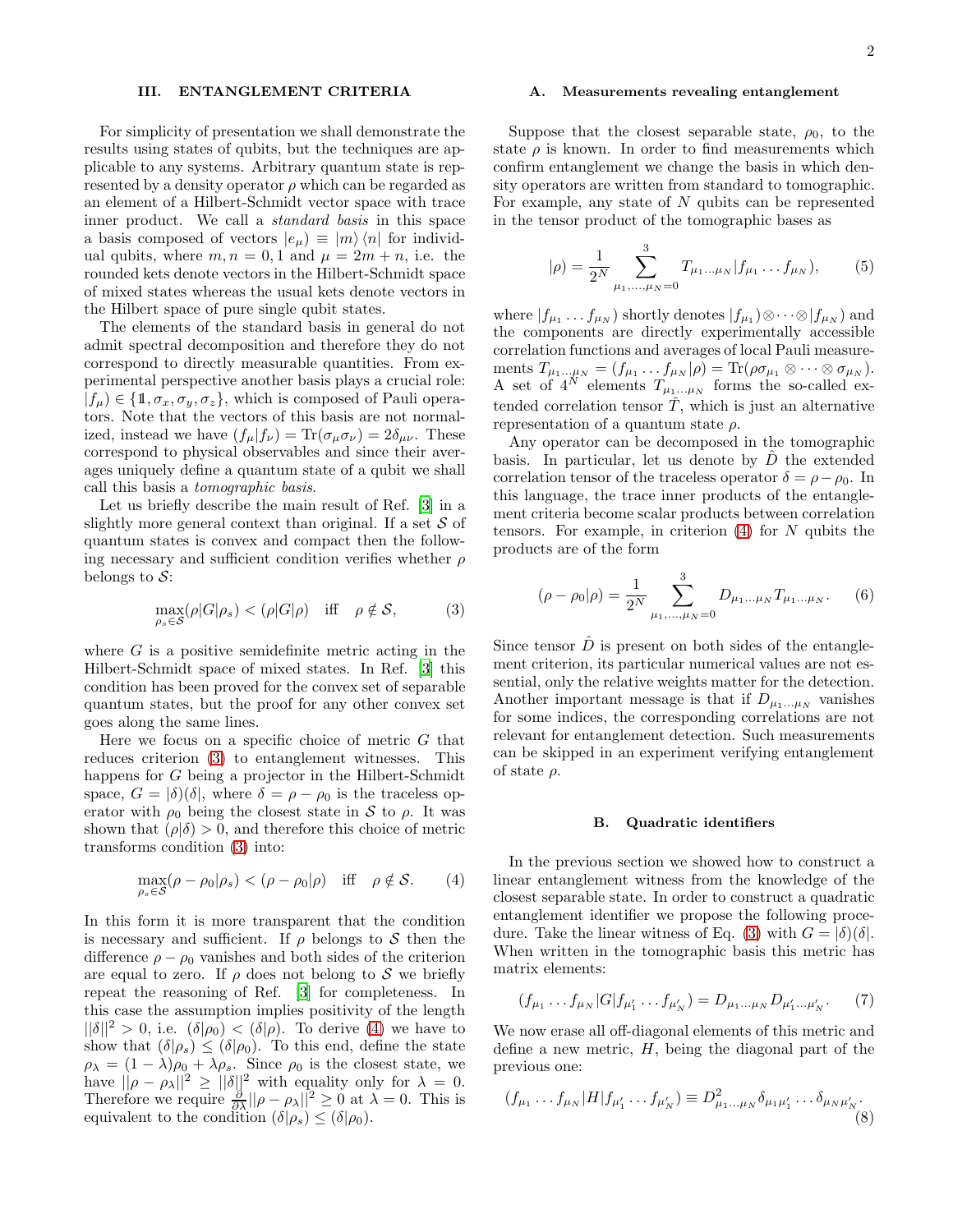<span id="page-2-1"></span>
$$
\max_{\hat{T}^{\text{sep}}} \sum_{\mu_1, ..., \mu_N=0}^{3} T_{\mu_1... \mu_N} D^2_{\mu_1... \mu_N} T^{\text{sep}}_{\mu_1... \mu_N}
$$
\n
$$
\leq \sum_{\mu_1, ..., \mu_N=0}^{3} T^2_{\mu_1... \mu_N} D^2_{\mu_1... \mu_N}, \qquad (9)
$$

in order to check if indeed entanglement can be detected.

# IV. EXAMPLES

Let us illustrate the methods discussed here with a few concrete examples. We also utilize the algorithm by Verstraete et al. [\[7\]](#page-5-6) to find the closest PPT or separable states in some new cases.

### A. Werner state

Consider the Werner state of two qubits:

<span id="page-2-0"></span>
$$
\rho_{\text{Werner}} = p \left| \phi^+ \right\rangle \left\langle \phi^+ \right| + (1 - p) \frac{1}{4} \mathbb{1}_4,\tag{10}
$$

where  $|\phi^+\rangle = \frac{1}{\sqrt{2}}$  $\frac{1}{2}(|00\rangle+|11\rangle)$  is the maximally entangled Bell state and  $\mathbb{1}_4$  denotes identity matrix for two qubits. Its closest separable state is known to be [\[8\]](#page-5-7):

$$
\rho_0 = \begin{pmatrix} \frac{1}{3} & 0 & 0 & \frac{1}{6} \\ 0 & \frac{1}{6} & 0 & 0 \\ 0 & 0 & \frac{1}{6} & 0 \\ \frac{1}{6} & 0 & 0 & \frac{1}{3} \end{pmatrix}, \quad \text{for} \quad p > \frac{1}{3}, \qquad (11)
$$

and  $\rho_0 = \rho$  for  $p \leq \frac{1}{3}$ . Note that the  $\rho_0$  state is independent of p as soon as  $p > \frac{1}{3}$ . This is intuitively understood as follows: the Werner states for different values of  $p$  lie on a line between completely mixed state and the maximally entangled state.

Calculation of tensor D, for the operator  $\rho - \rho_0$ , reveals that only three measurements are required to prove entanglement for the whole family of Werner states. Namely, all the correlations  $D_{\mu_1\mu_2}$  vanish except for  $D_{xx} = -D_{yy} = D_{zz} = p - \frac{1}{3}.$ 

In order to arrive at the linear witness we explicitly calculate the maximum over separable states in criterion [\(4\)](#page-1-1). Since the scalar product is linear, it is sufficient to calculate the maximum over pure product states. Further, since  $\hat{D}$  is present on both sides of [\(4\)](#page-1-1) and  $p - \frac{1}{3}$  is positive for  $p > \frac{1}{3}$ , we divide both sides by this number and calculate the maximum of the left-hand side to be  $T_{x_1} T_{x_2} - T_{y_1} T_{y_2} + T_{z_1} T_{z_2} \leq 1$ , where the maximum follows once we write components of local tensors (Bloch vectors) in spherical coordinates,  $(T_x, T_y, T_z)$  =  $(\sin \theta \cos \varphi, \sin \theta \sin \varphi, \cos \theta)$ . Finally, the Werner states [\(10\)](#page-2-0) are entangled if and only if

$$
T_{xx} - T_{yy} + T_{zz} > 1.
$$
 (12)

The quadratic identifier also detects all the states of this family. Since all the elements of the diagonal metric H are the same and present on both sides of the condition [\(9\)](#page-2-1) they cancel out. The left-hand side therefore reads  $L = T_{xx}T_{x_1}T_{x_2}+T_{yy}T_{y_1}T_{y_2}+T_{zz}T_{z_1}T_{z_2}$  and its maximum for the Werner state is  $p$ . On the right-hand side we have the sum of squared correlations. Therefore, the state is entangled if

<span id="page-2-3"></span>
$$
T_{xx}^2 + T_{yy}^2 + T_{zz}^2 > p,\t\t(13)
$$

which holds exactly for  $p > \frac{1}{3}$ . Note that for many Werner states only two measurements are sufficient to reveal entanglement.

### B. Bell diagonal states

Consider any two-qubit state with completely mixed states of individual qubits. Such states are diagonal in the Bell basis:

$$
\rho_{\rm BD} = \sum_{j=1}^{4} p_j \left| \psi_j \right\rangle \left\langle \psi_j \right|, \tag{14}
$$

where  $p_j$ 's are probabilities and  $|\psi_j\rangle$ 's describe the Bell basis, e.g.  $|\psi_1\rangle = \frac{1}{\sqrt{2}}$  $\frac{1}{2}(|00\rangle+|11\rangle), |\psi_2\rangle = \frac{1}{\sqrt{2}}$  $\frac{1}{2}(|00\rangle - |11\rangle),$  $|\psi_3\rangle = \frac{1}{\sqrt{2}}$  $\frac{1}{2}(|01\rangle + |10\rangle)$ , and  $|\psi_4\rangle = \frac{1}{\sqrt{2}}$  $\frac{1}{2}(|01\rangle - |10\rangle)$ . The closest separable state to  $\rho_{\rm BD}$  has been found in Ref. [\[8](#page-5-7)] but for our purposes it is better to present the difference:

$$
\rho_{\rm BD} - \rho_0 = \frac{2}{3} p_j (|\psi_j\rangle \langle \psi_j| - \frac{1}{4} \mathbb{1}_4), \text{ for } j = 1, 2, 3, 4. (15)
$$

It turns out that there are four ways of expressing the closest separable state depending on which particular Bell state we would like to use for description. These four ways lead to four different tensors  $\hat{D}_j$  given by:

$$
\hat{D}_j = \frac{2}{3} p_j \hat{T}_j, \text{ for } j = 1, 2, 3, 4,
$$
\n(16)

where  $\hat{T}_j$  denotes correlation tensor of the Bell state  $|\psi_j\rangle$ , which in this case is a  $3 \times 3$  matrix with elements given by  $T_{kl}$  for  $k, l = x, y, z$ . Since the positive factor  $\frac{2}{3}p_j$ appears on both sides of criterion [\(4\)](#page-1-1) it cancels out and it is easy to verify that the maximum of the left-hand side is then given by the unity. Finally, a Bell diagonal state is entangled if any of the following inequalities is satisfied:

<span id="page-2-2"></span>
$$
-T_{xx} + T_{yy} + T_{zz} > 1,
$$
  
\n
$$
T_{xx} - T_{yy} + T_{zz} > 1,
$$
  
\n
$$
T_{xx} + T_{yy} - T_{zz} > 1,
$$
  
\n
$$
-T_{xx} - T_{yy} - T_{zz} > 1.
$$
\n(17)

This example leads to an interesting criterion in which nonnegative functions of correlations are being summed, but they are not the squares of the correlations. Namely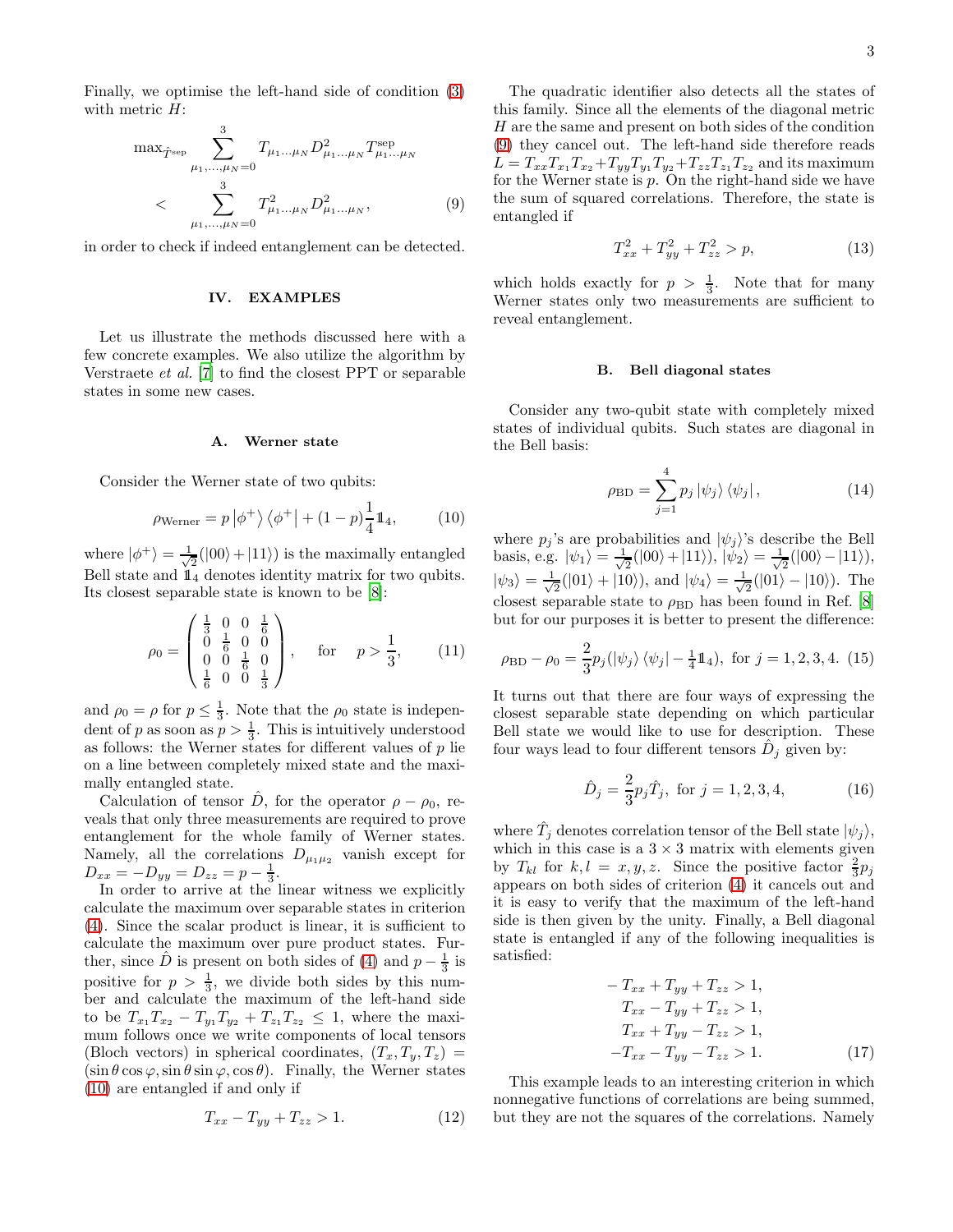we will now show that the four inequalities above are equivalent to the Horodeckis necessary and sufficient condition for entanglement of Bell diagonal states [\[13](#page-5-8)]:

<span id="page-3-0"></span>
$$
|T_{xx}| + |T_{yy}| + |T_{zz}| > 1.
$$
 (18)

Note that in order to introduce the absolute values of the correlations the set of inequalities [\(17\)](#page-2-2) has to be augmented with the four inequalities obtained by multiplying only the left-hand side of each inequality in [\(17\)](#page-2-2) by  $-1$ . We demonstrate that for physical states these four new inequalities are never satisfied and therefore entanglement is fully characterised by [\(17\)](#page-2-2) or equivalently [\(18\)](#page-3-0).

For concreteness consider the inequality obtained from the last expression in [\(17\)](#page-2-2), i.e.  $T_{xx} + T_{yy} + T_{zz} > 1$ . Argument along the same lines applies to any other inequality. Assume there exists a state  $\eta$  for which this inequality is satisfied and calculate the probabilities to observe different measurement outcomes when  $n$  is measured by a Bell state analyser. In particular probability to observe the result corresponding to the singlet state reads  $\frac{1}{4}(1 - T_{xx} - T_{yy} - T_{zz})$  and it would be negative for the hypothetical state  $\eta$ . Thus, for all physical states  $T_{xx} + T_{yy} + T_{zz} \leq 1.$ 

# C. Isotropic states

This example is similar to the Werner states in that there is only one state  $\rho_0$  closest to all the states of the family. This is a one parameter family of states for two d-level systems called isotropic states [\[10,](#page-5-9) [11](#page-5-10)]:

$$
\rho_{\text{Iso}} = p \left| \psi_d^+ \right\rangle \left\langle \psi_d^+ \right| + (1 - p) \frac{1}{d^2} \mathbb{1}_{d^2},\tag{19}
$$

where  $\frac{1}{d^2} \mathbb{1}$  describes completely mixed state of two qudits and  $|\psi_d^+\rangle = \frac{1}{\sqrt{2}}$  $\frac{1}{d}\sum_{j=0}^{d-1}|jj\rangle$  is a maximally entangled state. The closest separable state is found to be of the same form having  $p = \frac{1}{d+1}$  [\[12\]](#page-5-11).

We represent a state of two d-level systems in the tomographic basis composed of generalised Pauli operators  $\lambda_j$  with  $j = 1, ..., d^2$ .  $\lambda_1$  is chosen as identity and all others as traceless hermitian observables that satisfy  $\text{Tr}(\lambda_i \lambda_j) = 2\delta_{ij}$  and have entries that are either purely real or purely imaginary. For  $d = 3$  one may think about Gell-Mann matrices and for any  $d$  about their generalisations. The correlation tensor elements are the expansion coefficients of a state in this tomographic basis:

$$
T_{ij} = \frac{d}{2(d-1)} \text{Tr}(\rho \lambda_i \otimes \lambda_j), \tag{20}
$$

where the factor of  $\frac{d}{2(d-1)}$  is introduced in order to keep the correlations in the range  $|T_{ij}| \leq 1$ .

The state  $\rho_{\text{Iso}}$  has diagonal correlation tensor, which apart from the element  $T_{00}$ , can be rewritten as:

$$
T_{ij} = \frac{pd}{2(d-1)} \langle \psi_d^+ | \lambda_i \otimes \lambda_j | \psi_d^+ \rangle = \pm \frac{p}{d-1} \delta_{ij}.
$$
 (21)

Note that precise location of plus and minus signs cannot be inferred from this formula and indeed both signs are compatible with the definition of  $\lambda_j$ 's given above. A linear witness can be constructed if additional constraints on the structure of  $\lambda_i$ 's are assumed. For example, taking the matrices of Ref. [\[9\]](#page-5-12) fixes the positions of pluses and minuses and allows explicit construction of the linear witness. In contradistinction, we offer here quadratic identifier that detects entanglement of the isotropic states in the full range without any further restrictions on  $\lambda_i$ 's.

Following our procedure, tensor  $\hat{D}$  has the following non-vanishing components,  $D_{ii} = \pm \left(\frac{p}{d-1} - \frac{1}{d^2-1}\right)$ , which squared appear on both sides of condition [\(9\)](#page-2-1) and cancel out. Maximization of the left-hand side gives the biggest correlation in the state,  $T_{\text{max}}$ , and the quadratic identifier simplifies to

<span id="page-3-2"></span>
$$
\sum_{j=1}^{d^2-1} T_{jj}^2 > T_{\text{max}},\tag{22}
$$

where the unknown sign of correlations is no longer a problem. For the isotropic states  $T_{\text{max}} = \frac{p}{d-1}$ , and entanglement is detected for  $p > \frac{1}{d+1}$ , which is exactly the same as in [\[12\]](#page-5-11).

### D. Bound entanglement

To show the strength of the criterion that sums squares of correlations we now apply it to detect bound entanglement. Consider the PPT states proposed by Horodecki [\[14\]](#page-5-13) and generalized in [\[15\]](#page-5-14). For  $C^3 \otimes C^3$  (two qutrits) the state can be written as

<span id="page-3-1"></span>
$$
\rho_a = \frac{1}{8a+1} \begin{pmatrix}\n a & \cdots & a & \cdots & a \\
\vdots & a & \cdots & \vdots & \ddots & \vdots \\
\vdots & \ddots & a & \ddots & \ddots & \vdots \\
a & \cdots & a & \cdots & a & \vdots \\
\vdots & \ddots & \ddots & \ddots & \vdots \\
\vdots & \ddots & \ddots & \ddots & a & \vdots \\
a & \cdots & a & \cdots & a & \vdots \\
a & \cdots & a & \cdots & a & \vdots \\
\end{pmatrix}, \quad (23)
$$

where  $b = \frac{1+a}{2}$ ,  $c = \frac{\sqrt{1-a^2}}{2}$  and  $a \in [0,1]$ . The state is PPT in the whole range of  $a$ , it is separable for  $a = 0$  and  $a = 1$ , and entangled for  $a \in (0, 1)$  as shown in Ref. [\[14\]](#page-5-13). By taking the Gell-Mann matrices as tomographic basis for qutrits, the correlation tensor elements defined by  $T_{ij} = \frac{3}{4} \text{Tr}(\rho_a \lambda_i \otimes \lambda_j)$  can be easily determined. The non-vanishing elements are

$$
T_{11} = T_{22} = T_{33} = -T_{44} = -T_{55} = -T_{66} = \frac{3a}{2 + 16a},
$$
  

$$
T_{82} = -\frac{\sqrt{3(1 - a)}}{2 + 16a}, \ T_{87} = -\frac{\sqrt{3}(1 - a)}{4 + 32a}, \ T_{88} = \frac{1 - a}{4 + 32a}.
$$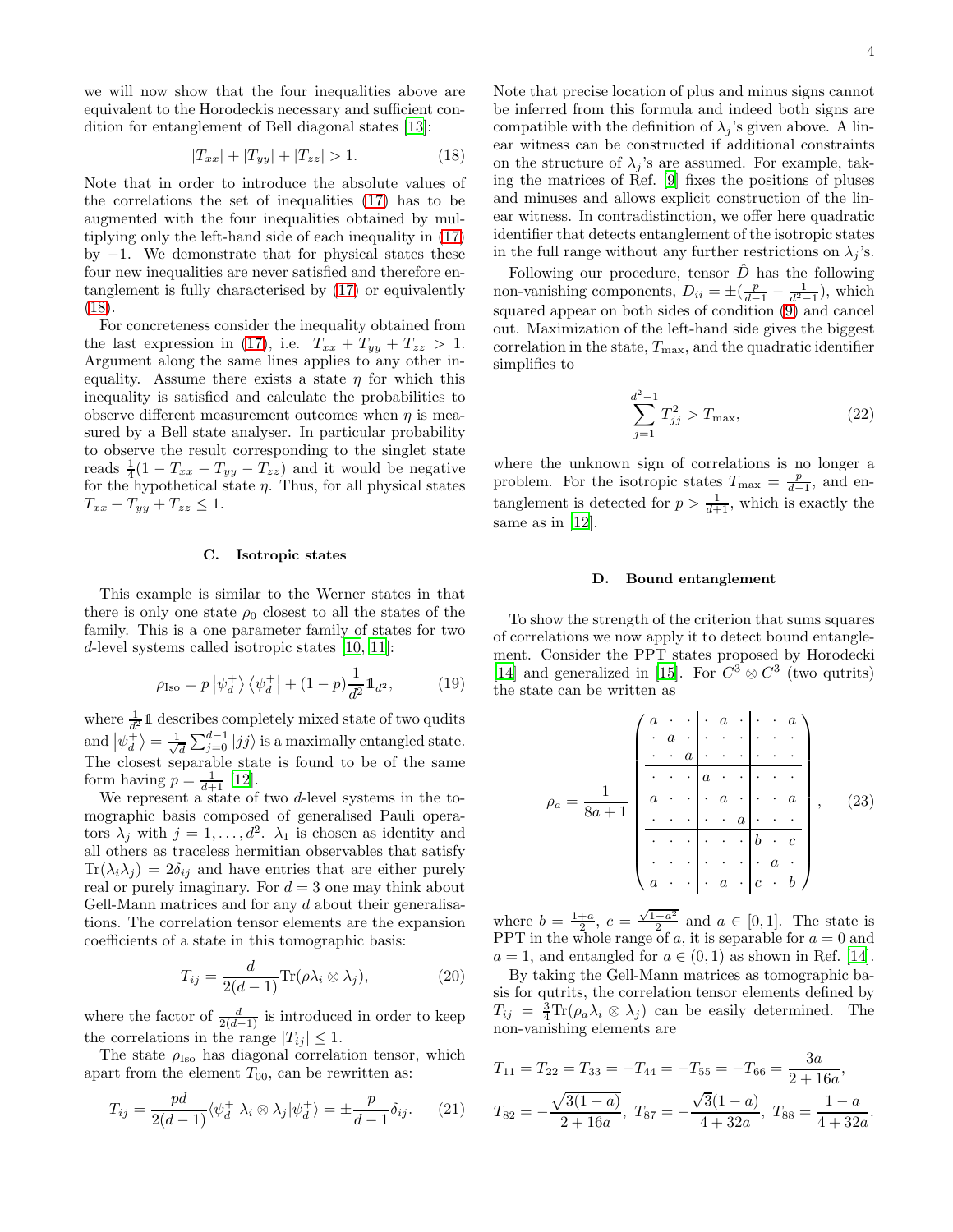

<span id="page-4-1"></span>FIG. 1. Detection of bound entanglement. The upper solid line presents the sum of  $T_{ij}^2$  for the state [\(23\)](#page-3-1) as a function of state parameter a. The lower dashed curve is the upper bound on maximal correlation of this state. According to criterion [\(24\)](#page-4-0) we detect entanglement in the whole range of  $a \in (0,1)$ .

As entanglement criterion consider the following generalisation of [\(13\)](#page-2-3) and [\(22\)](#page-3-2):

<span id="page-4-0"></span>
$$
\sum_{i,j=1}^{d^2-1} T_{ij}^2 > T_{\text{max}},\tag{24}
$$

where  $T_{\text{max}}$  is the biggest correlation in the state, i.e. the biggest overlap between the correlation tensor of the state and the correlation tensor of a product state,  $T_{\text{max}} = \max_{T_{\text{prod}}} \sum_{i,j=1}^{d^2-1} T_{ij} T_{ij}^{\text{prod}}$ . If [\(24\)](#page-4-0) holds the state cannot be separable. Fig. [1](#page-4-1) shows that the sum of squared correlation tensor components of  $\rho_a$  is greater than the maximal singular value of matrix composed of  $T_{ij}$  elements, for all  $a \in (0,1)$ . Note that the maximal singular value might be greater than the actual  $T_{\text{max}}$ because the tensor product of vectors for which it is achieved might be unphysical. Surprisingly, this in principle weaker condition detects all entangled states  $\rho_a$ .

This example also shows that we do not always have to look for the nearest separable state to build appropriate metric.

### E. NPT witness

Since the set of PPT states is convex and compact, the criterion [\(4\)](#page-1-1) can be interpreted as an NPT witness. Moreover, if the dimension of the total system is not greater than six, the sets of separable states and PPT states coincide [\[1](#page-5-0)].

A practical tool to reveal measurements showing entanglement in NPT states consists of finding the closest PPT state and then changing the basis to the tomographic one. The closest PPT state with respect to the Hilbert-Schmidt distance can be found using the algorithm of Verstraete et al. [\[7\]](#page-5-6). The algorithm returns the closest partially transposed matrix, which almost always is positive semidefinite (if the dimension is not too high) and therefore a valid PPT state.

The algorithm consists of the following steps [\[7\]](#page-5-6):

- (i) Calculate the eigenvalue decomposition of the partially transposed state  $\rho$ :  $\rho^{\text{PT}} = V \mathcal{D} V^{\dagger}$ , where  $\mathcal{D}$ is a diagonal matrix with entries  $d_i$ .
- (ii) Define diagonal positive semidefinite matrix  $\mathcal{D}'$ with entries  $d_i' = d_i + \lambda$  if  $d_i$  is non-negative, and  $d_i' = 0$  if  $d_i$  is negative.
- (iii) Calculate  $\lambda$  from normalization  $\text{Tr}(\mathcal{D}')=1$ .
- (iv) The closest partially transposed matrix to  $\rho$  is given by  $\rho_0 = (V \mathcal{D}' V^{\dagger})^{\text{PT}}$ .

If such defined  $\rho_0$  is positive semidefinite, it is the closest PPT state.

# 1. Colored noise

We apply this method to reveal entanglement of a pure entangled state mixed with colored noise:

<span id="page-4-2"></span>
$$
\rho_{\text{Color}} = p \left| \phi^+ \right\rangle \left\langle \phi^+ \right| + (1 - p) \left| 01 \right\rangle \left\langle 01 \right|.
$$
 (25)

To illustrate the steps we fix  $p = \frac{2}{3}$  and next discuss numerical investigations in the whole range of p. For  $p = \frac{2}{3}$  the closest separable state found using the above mentioned algorithm reads:

$$
\rho_0 = \frac{1}{9} \begin{pmatrix} \frac{7-\sqrt{5}}{2} & 0 & 0 & \frac{5+2\sqrt{5}}{5} \\ 0 & \frac{15+7\sqrt{5}}{10} & 0 & 0 \\ 0 & 0 & \frac{5+3\sqrt{5}}{10} & 0 \\ \frac{5+2\sqrt{5}}{5} & 0 & 0 & \frac{7-\sqrt{5}}{2} \end{pmatrix} .
$$
 (26)

The corresponding tensor  $\hat{D}$  has the following nonvanishing components:

$$
-D_{xx} = D_{yy} = \frac{4}{45}(-5 + \sqrt{5}),
$$
  
\n
$$
D_{zz} = \frac{2}{9}(\sqrt{5} - 1),
$$
  
\n
$$
D_{0z} = -D_{z0} = \frac{2}{45}(-5 + \sqrt{5}).
$$
\n(27)

The maximal value of the left-hand side of condition [\(4\)](#page-1-1) is  $\frac{2}{9}(\sqrt{5}-1)$  and the linear witness takes the form:

$$
2T_{xx} - 2T_{yy} + \sqrt{5}T_{zz} + T_{z0} - T_{0z} > \sqrt{5}.
$$
 (28)

It is easy to check that it indeed reveals entanglement of state [\(25\)](#page-4-2) with  $p = \frac{2}{3}$ . Note that additionally to correlations this witness takes advantage of non-vanishing local averages for  $\sigma_z$  Pauli measurements. Entanglement of the state [\(25\)](#page-4-2) is also revealed with the corresponding quadratic identifier:

$$
4T_{xx}^2 + 4T_{yy}^2 + 5T_{zz}^2 + T_{z0}^2 + T_{0z}^2 > \frac{35}{13}.
$$
 (29)

We have also verified numerically that the linear witness detects entanglement of all the states of the family [\(25\)](#page-4-2), i.e. for all positive  $p$ . The corresponding quadratic identifiers are also quite powerful and detect entanglement of all these states for  $p > \frac{1}{2}$ .